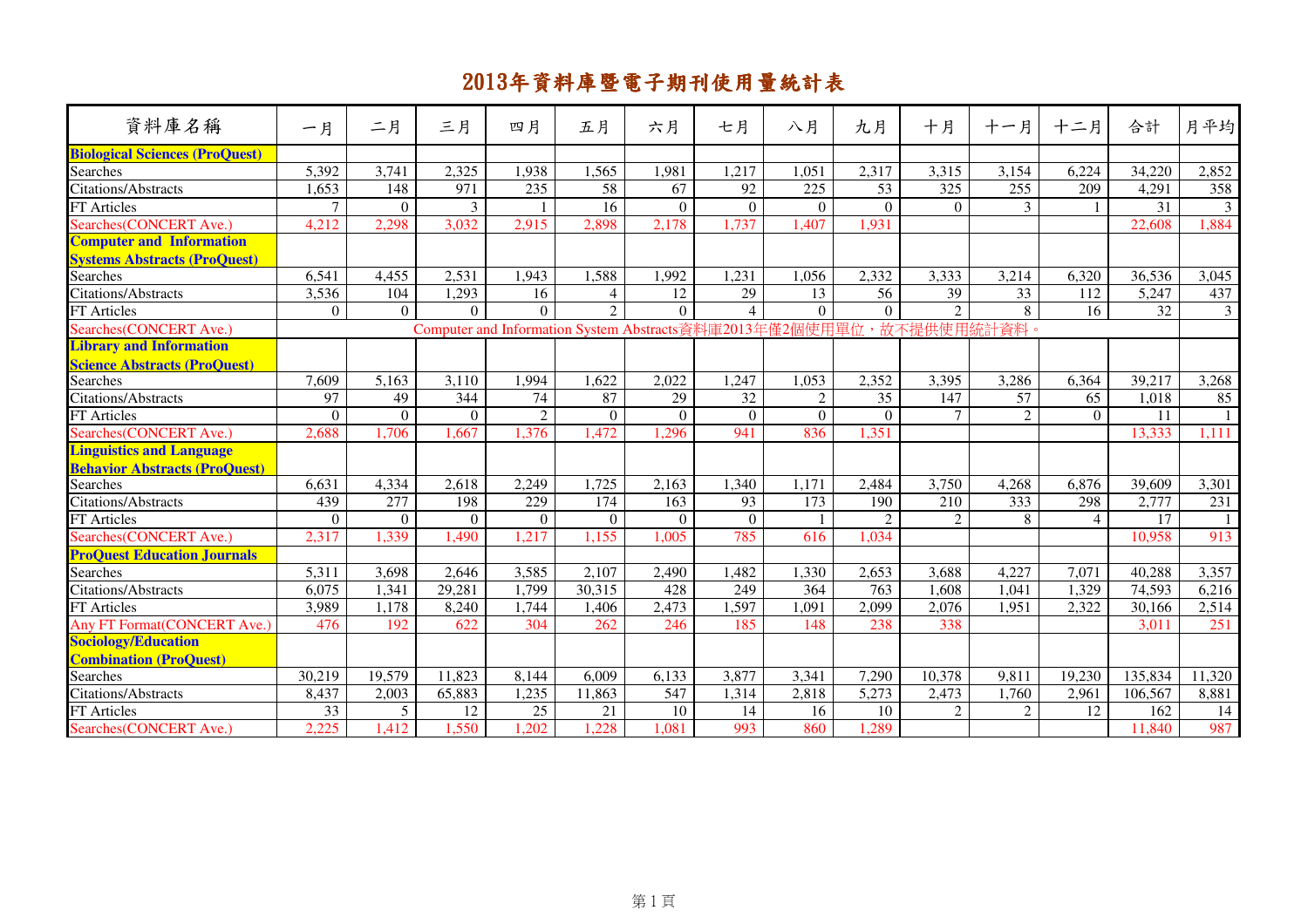|                                          |         | 二月               | 三月     | 四月               | 五月               | 六月               | 七月               | 八月                | 九月     | 十月              | 十一月              | 十二月               | 合計        | 月平均     |
|------------------------------------------|---------|------------------|--------|------------------|------------------|------------------|------------------|-------------------|--------|-----------------|------------------|-------------------|-----------|---------|
| 資料庫名稱                                    | 一月      |                  |        |                  |                  |                  |                  |                   |        |                 |                  |                   |           |         |
| <b>EBSCOhost</b>                         |         |                  |        |                  |                  |                  |                  |                   |        |                 |                  |                   |           |         |
| Searches                                 | 104,892 | 39,186           | 74,903 | 75,153           | 57,854           | 53,447           | 49,235           | 86,519            | 78,339 | 156,740         | 290,689          | 193,544           | 1,260,501 | 105,042 |
| Sessions                                 | 34,691  | 10,885           | 16,512 | 9,455            | 8,888            | 7,096            | 6,281            | 4,329             | 5,712  | 7,847           | 9,464            | 8,248             | 129,408   | 10,784  |
| Abstracts                                | 25,604  | 13,086           | 11,828 | 7,375            | 9,134            | 4,931            | 7,145            | 4,372             | 12,807 | 11,070          | 20,669           | 13,175            | 141,196   | 11,766  |
| Total Full Text                          | 6,980   | 3,576            | 6,070  | 5,789            | 5,779            | 5,005            | 4,564            | 4,501             | 5,543  | 8,950           | 12,276           | 9,108             | 78,141    | 6,512   |
| <b>ASP (EBSCO)</b>                       |         |                  |        |                  |                  |                  |                  |                   |        |                 |                  |                   |           |         |
| Searches                                 | 13,709  | 3,774            | 6,337  | 5,615            | 4,951            | 4,359            | 4,329            | 4,984             | 5,101  | 8,036           | 9,717            | 8,227             | 79,139    | 6,595   |
| Sessions                                 | 7,567   | 1,038            | 1,723  | 1,765            | 1,606            | 1,433            | 1,369            | 1,337             | 1,741  | 2,629           | 3,210            | 2,805             | 28,223    | 2,352   |
| Abstracts                                | 18,769  | 5,619            | 3,765  | 2,754            | 2,555            | 1,990            | 2,020            | 1,902             | 2,668  | 3,866           | 6,404            | 4,192             | 56,504    | 4,709   |
| Total Full Text                          | 3,332   | 1,905            | 3,696  | 3,255            | 3,344            | 2,622            | 2,412            | 2,352             | 2,072  | 4,052           | 4,110            | 3,707             | 36,859    | 3,072   |
| Full Text(CONCERT Ave.)                  | 583     | 353              | 689    | 598              | 604              | 454              | 400              | 358               | 460    | 768             | 614              | 628               | 6,509     | 542     |
| <b>Business Source Complete</b>          |         |                  |        |                  |                  |                  |                  |                   |        |                 |                  |                   |           |         |
| (EBSCO)                                  |         |                  |        |                  |                  |                  |                  |                   |        |                 |                  |                   |           |         |
| Searches                                 | 5,230   | 1,448            | 2,934  | 2,764            | 2,434            | 1,998            | 2,146            | 2,416             | 2,859  | 4,520           | 5,511            | 4,783             | 39,043    | 3,254   |
| Sessions                                 | 2,600   | 469              | 738    | 781              | 778              | $\overline{628}$ | $\overline{662}$ | 604               | 927    | 1,474           | 1,745            | 1,426             | 12,832    | 1,069   |
| Abstracts                                | 739     | 365              | 669    | 586              | 495              | 445              | 2,704            | 453               | 4,401  | 1,069           | 1,011            | 1,282             | 14,219    | 1,185   |
| <b>Total Full Text</b>                   | 907     | 458              | 628    | 678              | 866              | 693              | 750              | 491               | 1,075  | 1,375           | 1,107            | 1,338             | 10,366    | 864     |
| Full Text(CONCERT Ave.)                  | 922     | $\overline{523}$ | 917    | 845              | 844              | 650              | 627              | 945               | 906    | 1,338           | 1,006            | 1,179             | 10,702    | 892     |
| <b>CMMC (EBSCO)</b>                      |         |                  |        |                  |                  |                  |                  |                   |        |                 |                  |                   |           |         |
| Searches                                 | 4,541   | 1,321            | 2,875  | 2,566            | 2,136            | 1,885            | 2,081            | 2,398             | 2,831  | 4,086           | 5,330            | 4,587             | 36,637    | 3,053   |
| Sessions                                 | 2,304   | 370              | 687    | 663              | 654              | $\overline{516}$ | 573              | 596               | 784    | 1,215           | 1,720            | 1,376             | 11,458    | 955     |
| <b>Abstracts</b>                         | 368     | 162              | 288    | 185              | 266              | 178              | 213              | $\overline{171}$  | 205    | 311             | 522              | 440               | 3,309     | 276     |
| <b>Total Full Text</b>                   | 588     | 221              | 375    | 364              | 366              | 348              | 327              | 237               | 378    | 363             | 798              | $\frac{565}{565}$ | 4,930     | 411     |
| Full Text(CONCERT Ave.)                  | 173     | 105              | 197    | 155              | 135              | 120              | 155              | 120               | 132    | 179             | 258              | 225               | 1,954     | 163     |
| <b>MLA (EBSCO)</b>                       |         |                  |        |                  |                  |                  |                  |                   |        |                 |                  |                   |           |         |
| Searches                                 | 2,781   | 1,034            | 2,457  | 2,541            | 2,234            | 1,761            | 1,762            | 2,157             | 2,387  | 3,737           | 4,949            | 4,198             | 31,998    | 2,667   |
| Sessions                                 | 1,099   | $\overline{243}$ | 506    | $\overline{561}$ | $\overline{511}$ | 392              | $\overline{376}$ | 463               | 638    | 1,015           | 1,452            | 1,096             | 8,352     | 696     |
| <b>Abstracts</b>                         | 150     | 41               | 98     | 360              | 136              | 84               | 39               | 79                | 23     | 90              | 299              | 104               | 1,503     | 125     |
| Searches(CONCERT Ave.)                   | 1,376   | 780              | 2,012  | 395              | 477              | 1,175            | 564              | 669               | 342    | 408             | 3,208            | 926               | 12,332    | 1,028   |
| <b>Emerald-MCB(EMX120)</b>               |         |                  |        |                  |                  |                  |                  |                   |        |                 |                  |                   |           |         |
| Searches                                 | 2,129   | 1,414            | 3,201  | 2,715            | 2,375            | 1,600            | 1,857            | 1,117             | 1,681  | 2,084           | 2,029            | 1,854             | 24,056    | 2,005   |
| Sessions                                 | 4,810   | 3,293            | 6,557  | 5,993            | 5,433            | 3,882            | 4,298            | 2,557             | 3,981  | 4,790           | 4,747            | 4,390             | 54,731    | 4,561   |
| <b>ToCs</b>                              | 103     | 51               | 95     | $\overline{95}$  | 113              | 26               | 48               | 63                | 58     | $\overline{77}$ | 326              | 74                | 1,129     | 94      |
| <b>Abstracts</b>                         | 439     | 138              | 343    | 308              | 307              | 264              | 252              | $\frac{116}{116}$ | 257    | 346             | $\overline{216}$ | 355               | 3,341     | 278     |
| <b>Full Text Articles</b>                | 1,463   | 275              | 627    | $\overline{565}$ | 582              | 351              | 402              | 278               | 376    | 488             | 717              | 488               | 6,612     | 551     |
| <b>Full Text Articles (CONCERT Ave.)</b> | 390     | 319              | 455    | 427              | 438              | 410              | 416              | 695               | 320    | 436             | 697              | 491               | 5,494     | 458     |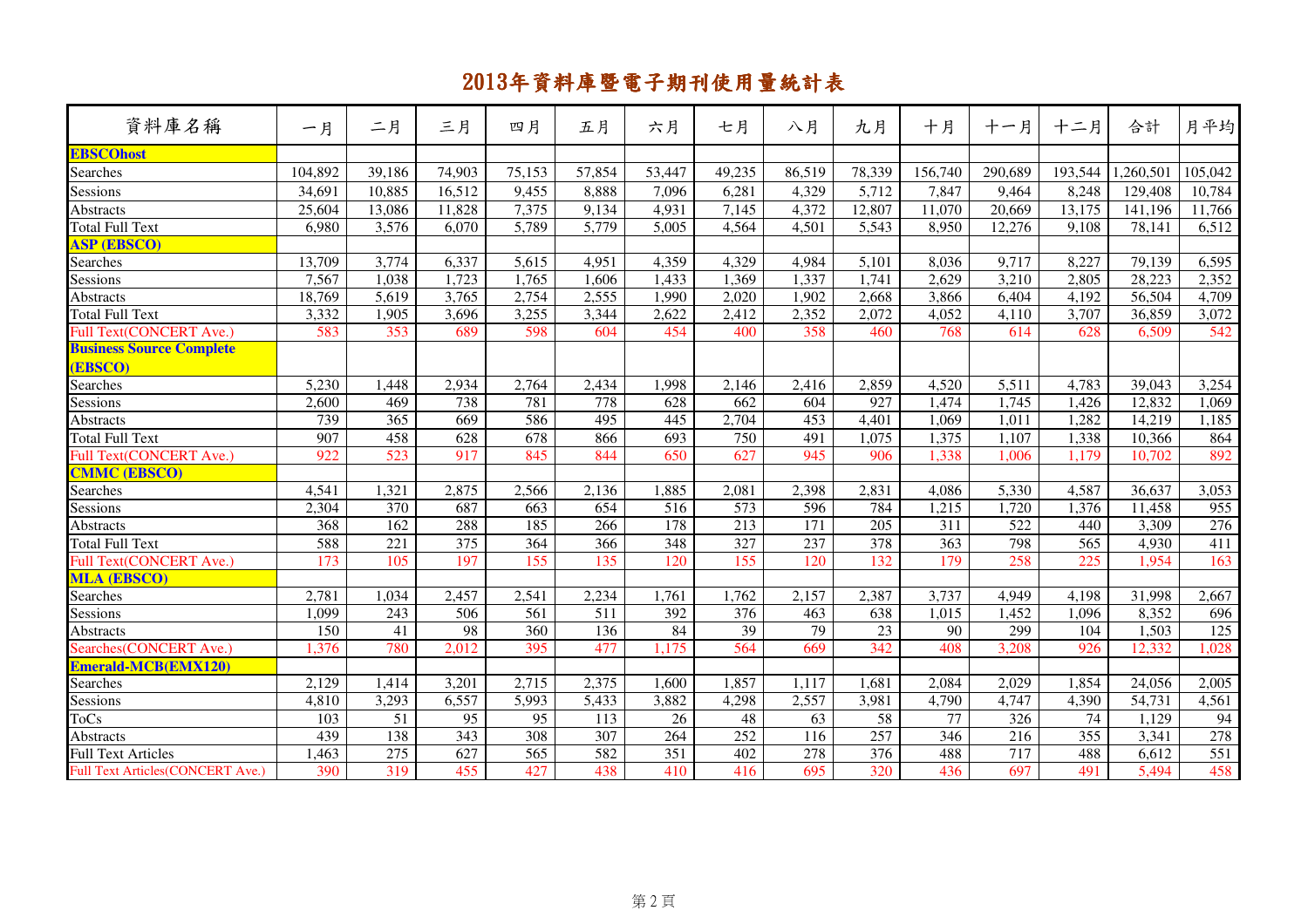| 資料庫名稱                                       | 一月              | 二月              | 三月               | 四月              | 五月               | 六月              | 七月               | 八月              | 九月               | 十月               | 十一月             | 十二月             | 合計      | 月平均              |
|---------------------------------------------|-----------------|-----------------|------------------|-----------------|------------------|-----------------|------------------|-----------------|------------------|------------------|-----------------|-----------------|---------|------------------|
| <b>IEL</b>                                  |                 |                 |                  |                 |                  |                 |                  |                 |                  |                  |                 |                 |         |                  |
| Searches                                    | 3,048           | 2,175           | 3,913            | 4,092           | 3,961            | 2,558           | 2,447            | 2,574           | 3,283            | 3,652            | 2,742           | 4,903           | 39,348  | 3,279            |
| <b>Abstracts</b>                            | 1,346           | 1,112           | 1,855            | 1,958           | 1,999            | 1,520           | 1,234            | 875             | 1,407            | 1,324            | 1,026           | 1,456           | 17.112  | 1,426            |
| <b>Article Requests</b>                     | 3,002           | 2,582           | 3,648            | 4,523           | 3,582            | 2,691           | 2,488            | 2,471           | 3,140            | 3,630            | 2,554           | 4,843           | 39,154  | 3,263            |
| Page Views                                  | 18,623          | 13,861          | 22,926           | 23,815          | 23,052           | 15,805          | 15,055           | 14,155          | 19,220           | 20,645           | 15,327          | 27,308          | 229,792 | 19,149           |
| <b>Visits</b>                               | 2,592           | 1.920           | 3,385            | 3,272           | 3,213            | 2,444           | 2,098            | 2,048           | 2,415            | 3,042            | 2,282           | 3,045           | 31,756  | 2,646            |
| Full Text(CONCERT Ave.)                     | 7,567           | 4,644           | 7,253            | 7,445           | 8.133            | 6,464           | 6,736            | 6.220           | 7,034            | 7,637            | 6.805           | 8,737           | 84,675  | 7,056            |
| <b>JCR</b>                                  |                 |                 |                  |                 |                  |                 |                  |                 |                  |                  |                 |                 |         |                  |
| Sessions                                    | 3,541           | 2,226           | 3,652            | 3,391           | 3,611            | 2,380           | 2,586            | 1,806           | 2,485            | 3,156            | 2,765           | 2,703           | 34,302  | 2,859            |
| Queries                                     | 3,925           | 2.429           | 4.314            | 4,261           | 5,628            | 2,920           | 2.995            | 2.411           | 3,405            | 3,930            | 3,055           | 3,396           | 42,669  | 3,556            |
| Queries(CONCERT Ave.)                       | 887             | 627             | 977              | 939             | 961              | 979             | 893              | 819             | 1,051            | 1,066            | 891             | 1,199           | 11,289  | 941              |
| <b>JSTOR</b>                                |                 |                 |                  |                 |                  |                 |                  |                 |                  |                  |                 |                 |         |                  |
| Searches                                    | 3,723           | 1,861           | 4,309            | 3,989           | 3.612            | 2,514           | 2,905            | 1.791           | 2,556            | 3.721            | 3,828           | 3,152           | 37,961  | 3,163            |
| Sessions                                    | 3,976           | 2,278           | 4,480            | 4,646           | 4,497            | 3,287           | 3,305            | 2,128           | 2,906            | 4,198            | 4,458           | 4,660           | 44,819  | 3,735            |
| <b>Full Text</b>                            | 3,068           | 1,418           | 3,913            | 3,035           | 3,336            | 2,551           | 2,472            | 2,363           | 2,714            | 2,802            | 3,903           | 4,245           | 35,820  | 2,985            |
| Full-Text Page HTML(CONCERT Ave.)           | 981             | 584             | 1,076            | 1,030           | 1,210            | 990             | 763              | 586             | 581              | 1,087            | 1.114           | 1,141           | 11.143  | 929              |
| <b>Nature Journals Online (Nature</b>       |                 |                 |                  |                 |                  |                 |                  |                 |                  |                  |                 |                 |         |                  |
| <b>Only</b>                                 |                 |                 |                  |                 |                  |                 |                  |                 |                  |                  |                 |                 |         |                  |
| Searches                                    | 189             | 207             | 357              | 296             | 546              | 253             | 217              | 171             | 411              | 363              | 452             | 453             | 3,915   | 326              |
| <b>ToCs</b>                                 | 84              | $\overline{43}$ | 61               | 47              | $22\,$           | $\overline{37}$ | $\overline{54}$  | 20              | $\overline{32}$  | $24\,$           | 48              | $\overline{35}$ | 507     | $42\,$           |
| <b>Abstracts</b>                            | 16              | 12              | 48               | 31              | $\overline{60}$  | 27              | 49               | 23              | $\overline{50}$  | 64               | $\overline{60}$ | 51              | 491     | 41               |
| <b>Full Text Total Requests</b>             | 428             | 280             | 485              | 438             | 611              | 394             | 372              | 278             | 487              | 416              | 368             | 377             | 4,934   | 411              |
| <b>Nature Materials Full Text</b>           | 96              | 87              | 115              | 132             | 110              | 61              | 73               | 65              | 66               | 61               | 123             | 97              | 1,086   | 91               |
| <b>Full Text Total Requests(CONCERT Ave</b> | 689             | 727             | 794              | 757             | $\overline{751}$ | 713             | $\overline{612}$ | 580             | 742              | 903              | 800             | 768             | 8,836   | 736              |
| <b>Naxos Music Library</b>                  |                 |                 |                  |                 |                  |                 |                  |                 |                  |                  |                 |                 |         |                  |
| <b>Total Logins</b>                         | 875             | 723             | 925              | 1,030           | 994              | 831             | 766              | 934             | 938              | 1,066            | 1,002           | 994             | 11,078  | 923              |
| Total number of tracks played               | 6,413           | 4,467           | 6,357            | 6,680           | 5,890            | 5,342           | 4,650            | 5,747           | 5,277            | 6,002            | 6,215           | 6,002           | 69,042  | 5,754            |
| Total number of Turnaways                   | $\overline{72}$ | 86              | $\overline{212}$ | 253             | 116              | 164             | 5                | $\overline{76}$ | $\overline{132}$ | $\overline{100}$ | 134             | 140             | 1,490   | $\overline{124}$ |
| Total number of tracks played(CONCERT Ave.) | 2,108           | 1,055           | 1,535            | 1,494           | 1,275            | 1,255           | 873              | 976             | 1,078            | 1,324            | 1,427           | 1,217           | 15,617  | 1,301            |
| <b>Oxford Art Online</b>                    |                 |                 |                  |                 |                  |                 |                  |                 |                  |                  |                 |                 |         |                  |
| Searches                                    | 139             | 17              | 131              | 108             | 328              | 101             | 51               | 15              | 134              | 315              | 298             | 174             | 1.811   | 151              |
| Sessions                                    | 83              | 12              | $\overline{57}$  | 38              | 48               | 46              | $\overline{34}$  | 8               | 61               | 167              | 160             | 87              | 801     | 67               |
| <b>Full Texts</b>                           | 148             | $\overline{20}$ | 115              | $\overline{76}$ | 260              | 82              | 61               | 11              | 148              | 391              | 348             | 181             | 1,841   | 153              |
| <b>Section Requested(CONCERT Av</b>         | 54              | 20              | 80               | 54              | 47               | 48              | 43               | 11              | 32               | 131              | 98              | 48              | 666     | 56               |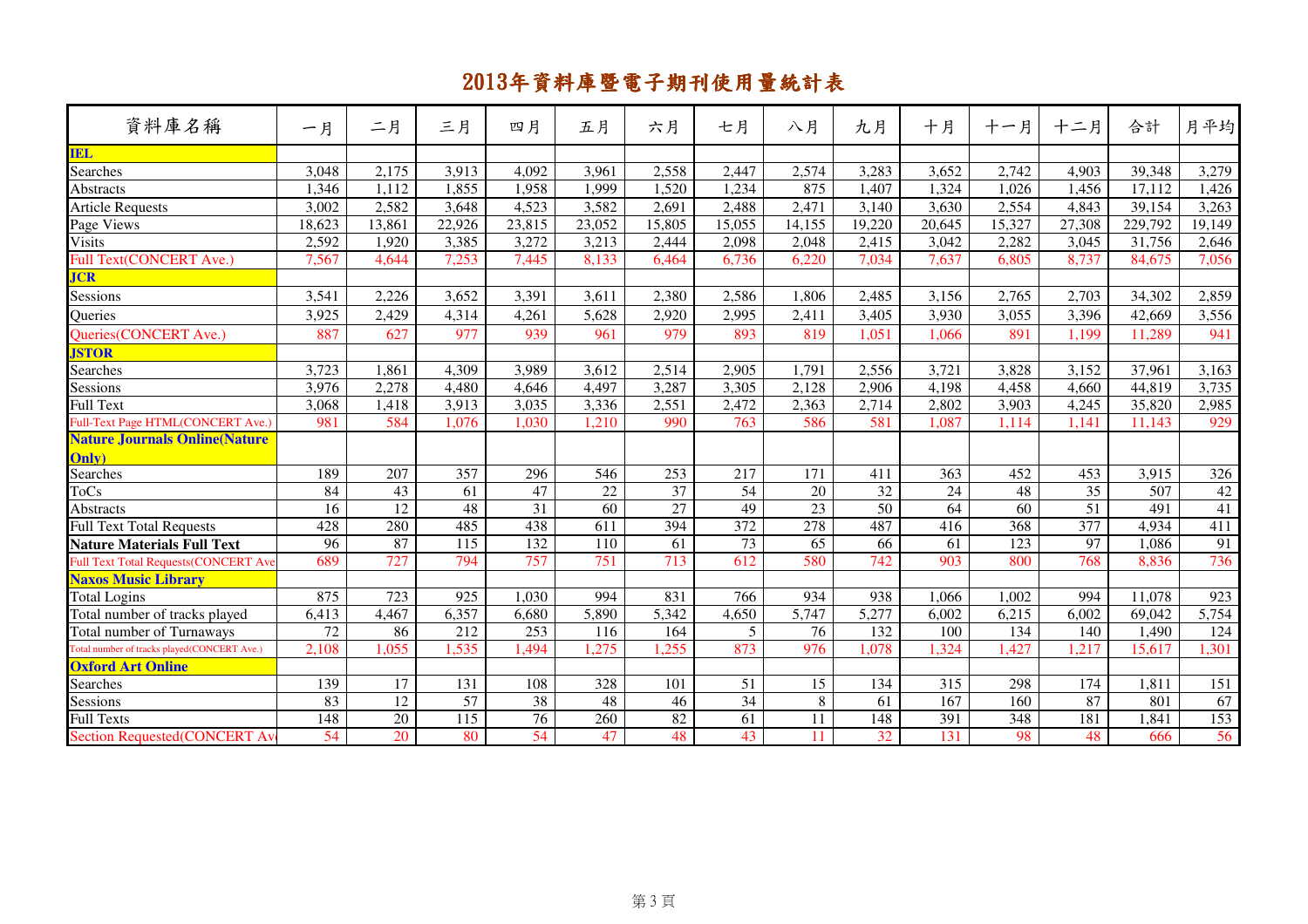| 資料庫名稱                                 | 一月              | 二月               | 三月               | 四月               | 五月     | 六月               | 七月               | 八月              | 九月               | 十月               | 十一月              | 十二月              | 合計       | 月平均            |
|---------------------------------------|-----------------|------------------|------------------|------------------|--------|------------------|------------------|-----------------|------------------|------------------|------------------|------------------|----------|----------------|
| <b>Oxford Journals Online</b>         |                 |                  |                  |                  |        |                  |                  |                 |                  |                  |                  |                  |          |                |
| Searches                              | 142             | 78               | 169              | 103              | 192    | 78               | 143              | 138             | 85               | 158              | 163              | 179              | 1,628    | 136            |
| <b>TOC</b>                            | 161             | 45               | $\overline{270}$ | 194              | 161    | 132              | 224              | $\overline{74}$ | 112              | 149              | 118              | 139              | 1,779    | 148            |
| <b>Abstracts</b>                      | 1,685           | $\overline{662}$ | 2,195            | 1,623            | 1,860  | 1,112            | 1,493            | 974             | 1,468            | 1,644            | 1,312            | 1,837            | 17,865   | 1,489          |
| Full-Text                             | 1,105           | 523              | 1,028            | 1,023            | 1,198  | 784              | 925              | 626             | 650              | 1,190            | 1,190            | 1,059            | 11,301   | 942            |
| Full-Text(CONCERT Ave.)               | 1,086           | 643              | 986              | 1,004            | 1,042  | 917              | 823              | 904             | 906              | 1,053            | 1,033            | 1,058            | 11,455   | 955            |
| <b>Oxford Music Online</b>            |                 |                  |                  |                  |        |                  |                  |                 |                  |                  |                  |                  |          |                |
| Searches                              | 851             | 489              | 1,154            | 1,330            | 922    | 678              | 618              | 399             | 981              | 1,338            | 1,244            | 997              | 11,001   | 917            |
| Sessions                              | 383             | 259              | 477              | $\overline{516}$ | 416    | $\overline{326}$ | 294              | 239             | 473              | 582              | $\overline{574}$ | 449              | 4,988    | 416            |
| Full Texts                            | 693             | $\overline{426}$ | 1,088            | $\overline{201}$ | 859    | 644              | 500              | 367             | 1,044            | 1,380            | 1,211            | $\overline{871}$ | 10,284   | 857            |
| <b>Section Requested(CONCERT A</b>    | 163             | 78               | 177              | 140              | 135    | 129              | 73               | 70              | 142              | 264              | 263              | 144              | 1,778    | 148            |
| <b>RefWorks</b>                       |                 |                  |                  |                  |        |                  |                  |                 |                  |                  |                  |                  |          |                |
| Visitors(使用者數)                        | 20              | $\overline{4}$   | 32               | 41               | 35     | 30               | 35               | 43              | 24               | 39               | 30               | 12               | 345      | 29             |
| Visits(使用次數)                          | $\overline{28}$ | $\overline{5}$   | 43               | 69               | 48     | 50               | 60               | 89              | 67               | 50               | 40               | $\overline{31}$  | 580      | 48             |
| <b>Visitors(CONCERT Ave.)</b>         | 21              | $\overline{2}$   | 82               | 59               | 51     | $\overline{33}$  | $\overline{31}$  | $\overline{22}$ | 26               | 95               | 118              | 92               | 632      | 53             |
| <b>Science Online</b>                 |                 |                  |                  |                  |        |                  |                  |                 |                  |                  |                  |                  |          |                |
| Searches                              | 2,202           | 1,310            | 2,258            | 2,248            | 2,338  | 1,385            | 2,073            | 1,099           | 1,449            | 1,775            | 1,347            | 1,499            | 20,983   | 1,749          |
| ToCs                                  | 67              | 44               | 109              | $\overline{69}$  | 118    | 76               | 74               | $\overline{68}$ | 60               | $\overline{55}$  | $\overline{54}$  | 63               | 857      | 71             |
| <b>Abstracts</b>                      | 1,291           | 590              | 1,461            | 1,443            | 2,516  | 859              | 2,656            | 744             | 1,206            | 1,265            | 886              | 705              | 15,622   | 1,302          |
| <b>Full Text</b>                      | 394             | $\overline{325}$ | 637              | $\overline{712}$ | 899    | 403              | $\overline{549}$ | 283             | $\overline{515}$ | $\overline{523}$ | 455              | $\overline{422}$ | 6,117    | 510            |
| Full Text(CONCERT Ave.)               | N/A             | N/A              | N/A              | N/A              | N/A    | N/A              | N/A              | N/A             | N/A              | N/A              | N/A              | N/A              | $\theta$ | $\overline{0}$ |
| <b>ScienceDirect Online(SDOL)</b>     |                 |                  |                  |                  |        |                  |                  |                 |                  |                  |                  |                  |          |                |
| Searches                              | 9,885           | 6,174            | 10,455           | 9,938            | 9.399  | 7,005            | 6,321            | 5,251           | 6,480            | 8,491            | 8,544            | 8,070            | 96,013   | 8,001          |
| Sessions                              | 10,181          | 6,096            | 10,587           | 9,657            | 10,315 | 7,722            | 6,985            | 6,190           | 7,172            | 8,957            | 8,610            | 8,720            | 101,192  | 8,433          |
| <b>Full Text</b>                      | 19,760          | 12,210           | 23,779           | 20,386           | 19,365 | 17,016           | 17,770           | 18,169          | 18,175           | 22,913           | 25,973           | 21,564           | 237,080  | 19,757         |
| Full Text(CONCERT Ave.)               | 10,755          | 7,221            | 11,763           | 11.196           | 11.017 | 8,867            | 10,105           | 9,389           | 9,514            | 12,342           | 13,024           | 15,289           | 130,482  | 10,874         |
| SpringerLink<br>Full Text             |                 |                  |                  |                  |        |                  |                  |                 |                  |                  |                  |                  |          |                |
|                                       | 4,042           | 2,048            | 4,062            | 4,106            | 4,828  | 5,024            | 3,856            | 4,150           | 3,476            | 5,646            | 5,493            | 5,258            | 51,989   | 4,332          |
| Full Text (CONCERT Ave.)              | 4,316           | 2,402            | 4,851            | 3,981            | 4,514  | 4,507            | 7,613            | 3,933           | 3,579            | 4,693            | 4,958            | 7,644            | 56,991   | 4,749          |
| <b>Web of Science(SCIE/SSCI/AHCI)</b> |                 |                  |                  |                  |        |                  |                  |                 |                  |                  |                  |                  |          |                |
| <b>SCIE Sessions</b>                  | 9,376           | 5,402            | 10,581           | 9,420            | 8,893  | 5,761            | 5,043            | 3,434           | 5,353            | 7,529            | 6,982            | 6,464            | 84,238   | 7,020          |
| <b>SCIE Queries</b>                   | 13,451          | 7,240            | 14,594           | 11,982           | 15,195 | 8,608            | 7,627            | 6,165           | 7,697            | 10,337           | 10,433           | 10,601           | 123,930  | 10,328         |
| <b>SSCI</b> Sessions                  | 11,214          | 6,302            | 11,648           | 10,420           | 9,546  | 6,359            | 6,226            | 4,029           | 6,059            | 8,423            | 7,818            | 7,135            | 95,179   | 7,932          |
| <b>SSCI</b> Queries                   | 15,019          | 8,141            | 15,770           | 13,051           | 15,821 | 9,389            | 8,535            | 7,253           | 8,497            | 11,867           | 12,268           | 11,512           | 137,123  | 11,427         |
| <b>AHCI</b> Sessions                  | 7,113           | 4,173            | 7,784            | 6,812            | 6,467  | 4,163            | 3,842            | 2,514           | 3,904            | 5,470            | 5,054            | 4,755            | 62,051   | 5,171          |
| <b>AHCI</b> Queries                   | 11,123          | 5,993            | 11,498           | 9,466            | 12,834 | 7,055            | 6,411            | 5,231           | 6,254            | 8,352            | 8,382            | 8,797            | 101,396  | 8,450          |
| Queries(CONCERT Ave.)                 | 6,079           | 3,447            | 5,480            | 5,983            | 6,217  | 6,027            | 5,982            | 10,176          | 7,216            | 9,365            | 10,189           | 11,662           | 87,823   | 7,319          |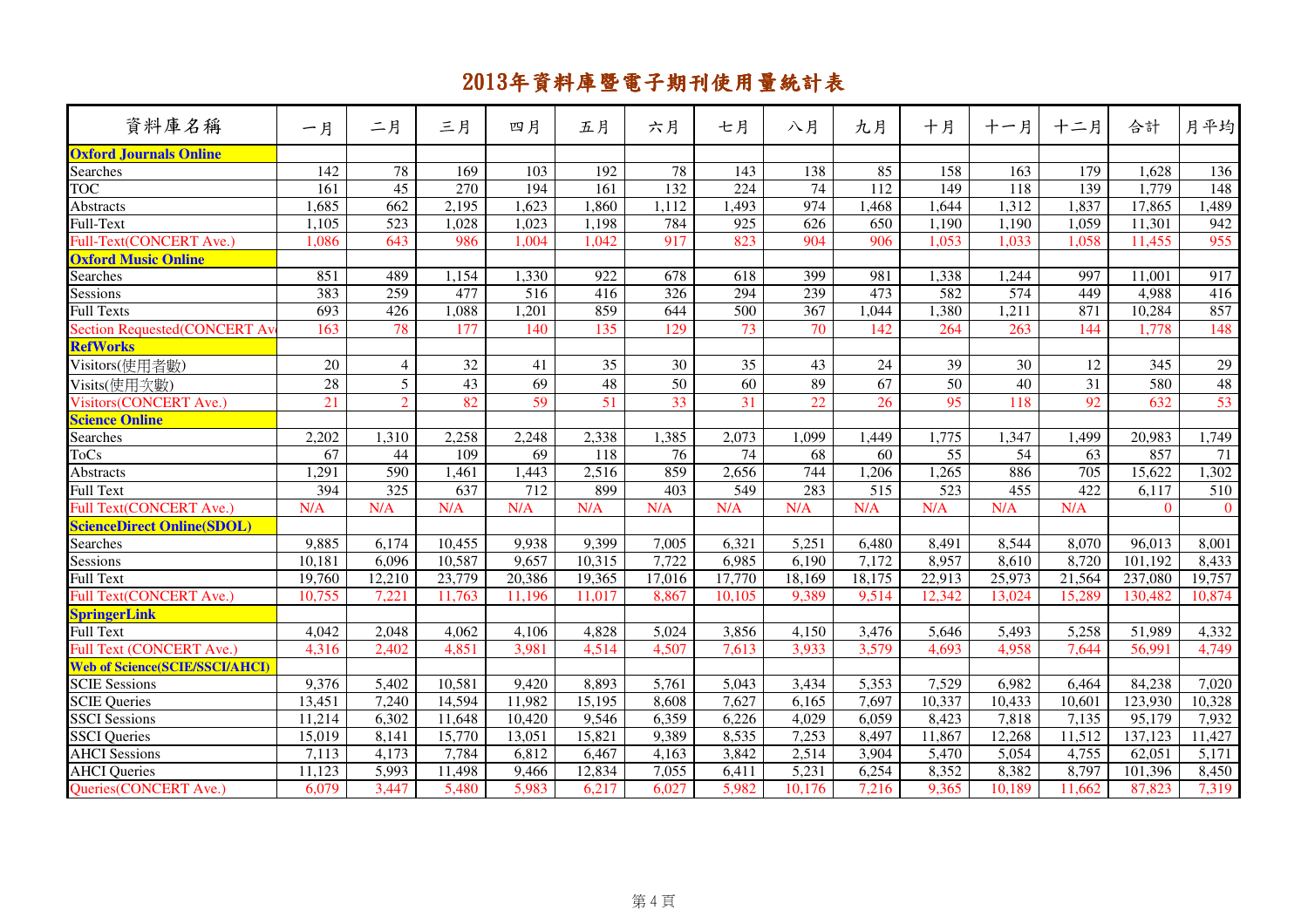|                                                   |         | 二月      | 三月      | 四月      | 五月      |         |         | 八月     | 九月               |         | 十一月     |         | 合計        | 月平均     |
|---------------------------------------------------|---------|---------|---------|---------|---------|---------|---------|--------|------------------|---------|---------|---------|-----------|---------|
| 資料庫名稱                                             | 一月      |         |         |         |         | 六月      | 七月      |        |                  | 十月      |         | 十二月     |           |         |
| <b>Wiley Online Library</b>                       |         |         |         |         |         |         |         |        |                  |         |         |         |           |         |
| Table of Contents                                 | 2,725   | 2,740   | 2,995   | 2,661   | 2,178   | 1,852   | 1,739   | 2,302  | 2,594            | 2,286   | 1,666   | 2,189   | 27,927    | 2,327   |
| <b>Abstracts</b>                                  | 5,221   | 3,043   | 7,161   | 6,159   | 5,554   | 4,460   | 3,917   | 4,203  | 4,567            | 4,463   | 4,566   | 5,651   | 58,965    | 4,914   |
| Full Text                                         | 5,914   | 4,713   | 8,143   | 8,336   | 7,134   | 5,150   | 5,033   | 5,210  | 5,520            | 5,489   | 5,614   | 7,120   | 73,376    | 6,115   |
| Full Text(CONCERT Ave.)                           | 7,367   | 4,377   | 7,892   | 7,622   | 7,733   | 6,376   | 6,721   | 6,585  | 7,662            | 6,300   | 6,764   | 10,154  | 85,553    | 7,129   |
| 大英百科全書線上繁體中文版                                     |         |         |         |         |         |         |         |        |                  |         |         |         |           |         |
| Document                                          | 1,496   | 407     | 352     | 539     | 528     | 759     | 352     | 1,177  | 968              | 781     | 715     | 704     | 8,778     | 732     |
| Document(CONCERT Ave.)                            | 472     | 353     | 391     | 472     | 501     | 499     | 413     | 411    | 469              | 495     | 489     | 453     | 5,418     | 452     |
| 天下知識庫                                             |         |         |         |         |         |         |         |        |                  |         |         |         |           |         |
| Searches                                          | 3,626   | 1,722   | 3,892   | 4,193   | 3,136   | 3,178   | 1,904   | 1,379  | 2,444            | 3,178   | 2,772   | 4,218   | 35,642    | 2,970   |
| <b>Full Text</b>                                  | 1,453   | 553     | 1,251   | 1,087   | 1,051   | 607     | 549     | 363    | $\overline{505}$ | 735     | 628     | 1,174   | 9,956     | 830     |
| Full Text(CONCERT Ave.)                           | 428     | 302     | 455     | 416     | 537     | 377     | 286     | 288    | 356              | 448     | 472     | 511     | 4,876     | 406     |
| 中國博碩士論文全文資料庫<br>$(KNS 3.6 + 5.0)$                 |         |         |         |         |         |         |         |        |                  |         |         |         |           |         |
| Searches(檢索)                                      | 15,216  | 8,457   | 15,071  | 13,561  | 13,344  | 10,723  | 9,863   | 6,536  | 8,125            | 12,493  | 10,981  | 11,204  | 135,574   | 11,298  |
| Sessions(登錄)                                      | 10,451  | 5,705   | 10,698  | 9,790   | 9,694   | 6,689   | 6,939   | 4,143  | 5,630            | 8,585   | 7,717   | 7,439   | 93,480    | 7,790   |
| Full Text(下載)                                     | 1,395   | 1,530   | 1,613   | 1,227   | 1,282   | 1,952   | 1,369   | 1,425  | 930              | 1,483   | 1,573   | 1,951   | 17,730    | 1,478   |
| Full Text(CONCERT Ave.)                           | 501     | 432     | 455     | 406     | 417     | 390     | 394     | 352    | 374              | 463     | 481     | 602     | 5,267     | 439     |
| 中國期刊全文資料庫                                         |         |         |         |         |         |         |         |        |                  |         |         |         |           |         |
| $(KNS 3.6+5.0)$<br>Searches(檢索)                   | 26,230  | 14,562  | 28,762  | 23,535  | 26,674  | 21,709  | 18,870  | 12,625 | 17,826           | 24,079  | 25,209  | 25,800  | 265,881   | 22,157  |
|                                                   | 10,253  |         | 9,991   | 9,063   | 9,108   |         | 5,886   | 4,101  | 5,845            | 8,354   | 7,595   | 7,650   | 89,669    | 7,472   |
| Sessions(登錄)                                      |         | 5,349   |         |         | 12,123  | 6,474   |         | 9,534  | 9,435            |         |         |         | 136,770   |         |
| Full Text(下載)                                     | 10,940  | 9,749   | 12,929  | 10,669  |         | 10,018  | 12,880  |        |                  | 10,931  | 13,712  | 13,850  |           | 11,398  |
| Full Text(CONCERT Ave.)(所有專輯)                     | 1,533   | 933     | 1,469   | 1,491   | 1,437   | 1,103   | 1,182   | 1,185  | 1,135            | 1,428   | 1,579   | 1,766   | 16,241    | 1,353   |
| 華藝線上圖書館<br>華藝點選次數                                 | 104,734 | 115,752 | 101,841 | 109,026 | 139,945 | 140,087 | 121,710 | 95,225 | 133,851          | 237,766 | 304,161 | 341,369 | 1,945,467 | 162,122 |
|                                                   | 18,935  | 13,509  | 25,708  | 16,121  | 17,069  | 12,817  | 10,472  | 10,254 | 14,359           | 17,567  | 17,302  | 20,212  | 194,325   | 16,194  |
| Full Text(CEPS電子全文下載數)<br>Full Text(CONCERT Ave.) | 22,025  | 21,293  | 24,274  | 23,538  | 27,510  | 25,145  | 23,668  | 19,687 | 28,661           | 35,460  | 40,281  | 43,924  | 335,466   | 27,956  |
|                                                   | 3,200   | 3,286   | 2,987   | 2,893   | 3,033   | 2,167   | 2,026   | 1,926  | 2,993            | 1,903   | 2,193   | 2,226   | 30,833    | 2,569   |
| Full Text(CETD電子全文下載數)                            |         |         |         | 5,138   | 5,092   |         |         |        |                  | 9,550   |         |         |           | 8,110   |
| Full Text(CONCERT Ave.)                           | 5,101   | 4,175   | 4,195   |         |         | 10,714  | 10,878  | 8,591  | 11,151           |         | 11,744  | 10,990  | 97,319    |         |
| 慧科大中華新聞網                                          |         |         |         |         |         |         |         |        |                  |         |         |         |           |         |
| 檢索次數                                              | N/A     | N/A     | N/A     | N/A     | N/A     | N/A     | N/A     | 460    | $\overline{0}$   | 11      | 374     | 35      | 880       | 176     |
| 登入次數                                              | N/A     | N/A     | N/A     | N/A     | N/A     | N/A     | N/A     | 26     | 23               | 83      | 61      | 53      | 246       | 49      |
| 總計閱覽次數                                            | N/A     | N/A     | N/A     | N/A     | N/A     | N/A     | N/A     | 428    | 59               | 72      | 91      | 47      | 697       | 139     |
| 瀏覽次數(CONCERT Ave.)                                | 981     | 231     | 415     | 43      | 259     | 55      | 48      | 55     | 1,091            | 200     | 234     | 36      | 3,648     | 730     |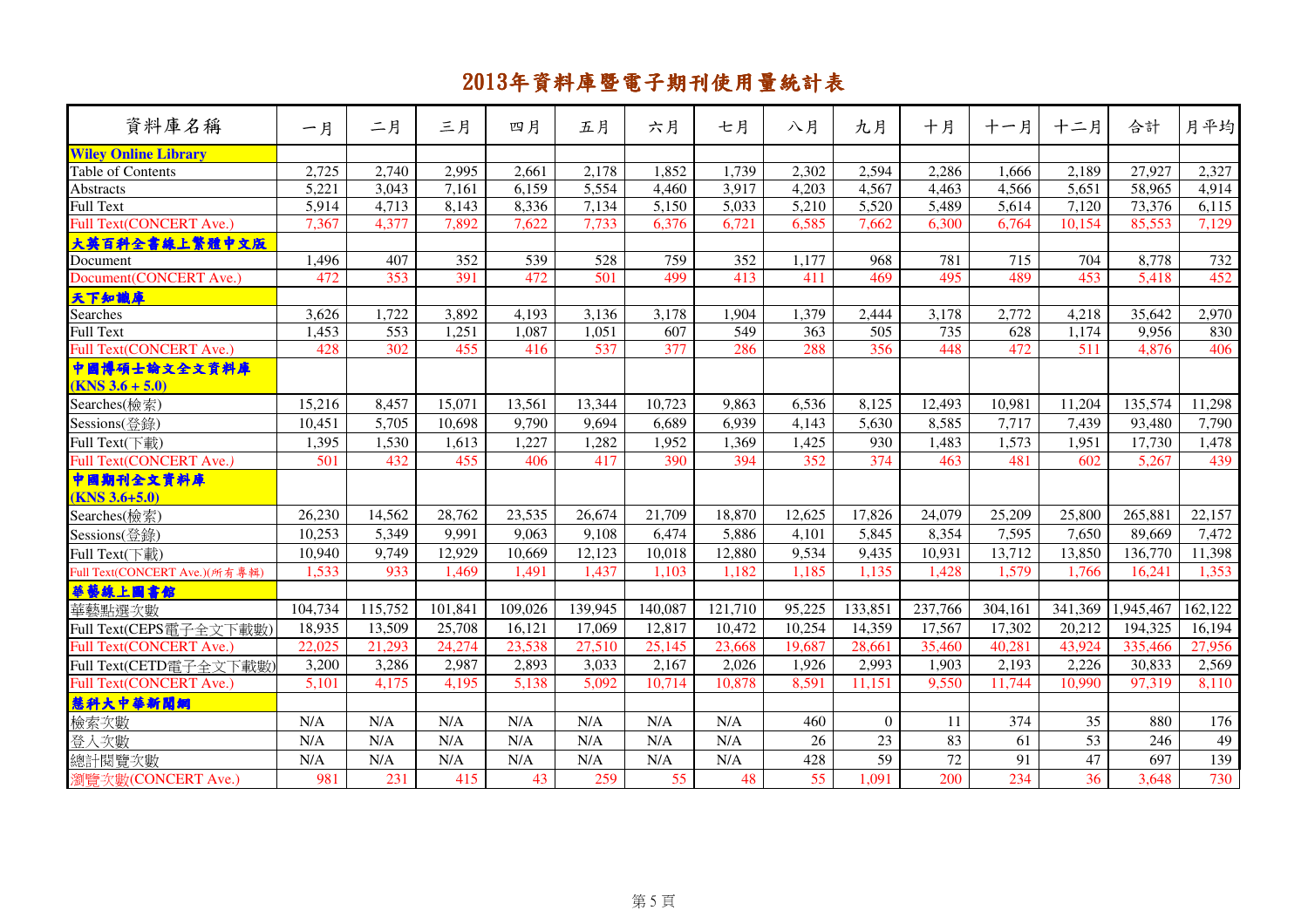| 資料庫名稱                                                           | 一月     | 二月              | 三月               | 四月              | 五月    | 六月    | 七月               | 八月              | 九月               | 十月               | 十一月              | 十二月   | 合計       | 月平均            |
|-----------------------------------------------------------------|--------|-----------------|------------------|-----------------|-------|-------|------------------|-----------------|------------------|------------------|------------------|-------|----------|----------------|
| (二) 参加國家實驗研究院科技政策研究與資訊中心CONCERT聯盟部份 (National Academic License) |        |                 |                  |                 |       |       |                  |                 |                  |                  |                  |       |          |                |
| 資料庫名稱                                                           | 一月     | 二月              | 三月               | 四月              | 五月    | 六月    | 七月               | 八月              | 九月               | 十月               | 十一月              | 十二月   | 合計       | 月平均            |
| <b>OCLC FirstSearch</b>                                         |        |                 |                  |                 |       |       |                  |                 |                  |                  |                  |       |          |                |
| Searches                                                        | 64     | 15              | 26               | $\overline{35}$ | 35    | 40    | 24               | $\overline{38}$ | 32               | 76               | 51               | 26    | 462      | 39             |
| Sessions                                                        | 266    | 220             | 272              | 318             | 284   | 307   | 253              | 259             | 264              | $\overline{278}$ | $\overline{321}$ | 307   | 3,349    | 279            |
| Searches(CONCERT Ave.)                                          | 100    | 75              | 80               | $\overline{75}$ | 82    | 86    | 80               | 85              | 94               | 118              | 110              | 102   | 1,087    | 91             |
| <b>ProQuest Dissertations and</b><br><b>Theses (PQDT)</b>       |        |                 |                  |                 |       |       |                  |                 |                  |                  |                  |       |          |                |
| Searches                                                        | 5,593  | 3,996           | 2,993            | 3,287           | 2,317 | 2,836 | 1,799            | 1,819           | 3,032            | 4,869            | 5,161            | 8,155 | 45,857   | 3,821          |
| Citations/Abstracts                                             | 894    | 273             | 2,664            | 781             | 456   | 345   | 759              | 601             | 1,373            | 1,102            | 1,482            | 1,562 | 12,292   | 1,024          |
| FT Articles                                                     | 4,555  | 865             | $\overline{524}$ | 1,261           | 2,090 | 2,195 | 1,248            | 433             | 1,348            | 1,961            | 1,677            | 2,490 | 20,647   | 1,721          |
| Citations/Abstracts(CONCERT Ave.)                               | N/A    | N/A             | N/A              | N/A             | N/A   | N/A   | N/A              | N/A             | N/A              | N/A              | N/A              | N/A   | $\theta$ | $\overline{0}$ |
| <b>OmniFile Full Text Select</b><br>(EBSCO)                     |        |                 |                  |                 |       |       |                  |                 |                  |                  |                  |       |          |                |
| Searches                                                        | 12,311 | 1,405           | 2,914            | 2,731           | 2,139 | 1,981 | 1,909            | 2,469           | 2,723            | 4,180            | 5,292            | 4,560 | 44,614   | 3,718          |
| Sessions                                                        | 6,859  | 433             | 749              | 856             | 705   | 582   | 621              | 667             | 847              | 1,332            | 1,806            | 1,347 | 16,804   | 1,400          |
| <b>Abstracts</b>                                                | 2,516  | 2,088           | 4,565            | 350             | 4,154 | 537   | $\overline{278}$ | 282             | $\overline{312}$ | 698              | 5,024            | 610   | 21,414   | 1,785          |
| <b>Total Full Text</b>                                          | 1,540  | 495             | 827              | 826             | 841   | 913   | 720              | 1,021           | 1,000            | 1,159            | 3,466            | 1,067 | 13,875   | 1,156          |
| <b>Full Text(CONCERT Ave.)</b>                                  | 132    | $\overline{71}$ | 129              | 110             | 115   | 85    | 87               | 85              | 93               | 149              | 151              | 132   | 1,339    | 112            |
| (三) CONCERT聯盟以外部份                                               |        |                 |                  |                 |       |       |                  |                 |                  |                  |                  |       |          |                |
| 資料庫名稱                                                           | 一月     | 二月              | 三月               | 四月              | 五月    | 六月    | 七月               | 八月              | 九月               | 十月               | 十一月              | 十二月   | 合計       | 月平均            |
| <b>ACM</b>                                                      |        |                 |                  |                 |       |       |                  |                 |                  |                  |                  |       |          |                |
| <b>Searches</b>                                                 | 519    | 334             | 747              | 695             | 747   | 483   | 273              | 481             | 750              | 1.243            | 531              | 589   | 7,392    | 616            |
| <b>Article Requests</b>                                         | 350    | 306             | 409              | 450             | 412   | 379   | 385              | 288             | 456              | 776              | 408              | 702   | 5,321    | 443            |
| <b>ACS</b>                                                      |        |                 |                  |                 |       |       |                  |                 |                  |                  |                  |       |          |                |
| Searches                                                        | 2,830  | 2,735           | 4,408            | 3,702           | 3,350 | 2,399 | 2,704            | 2,602           | 3,953            | 4,341            | 2,985            | 2,950 | 38,959   | 3,247          |
| Sessions                                                        | 4,386  | 3,013           | 4,993            | 4,445           | 4,862 | 3,436 | 3,340            | 3,151           | 3,804            | 4,842            | N/A              | N/A   | 40,272   | 4,027          |
| ToCs                                                            | 1,527  | 1,270           | 1,565            | 1,482           | 1,394 | 1,129 | 1,169            | 1,028           | 1,352            | 1,481            | 1,123            | 1,490 | 16,010   | 1,334          |
| Abstracts                                                       | 4,183  | 3,350           | 5,447            | 4,921           | 5,580 | 3,273 | 3,193            | 3,277           | 4,093            | 4,586            | 4,112            | 4,186 | 50,201   | 4,183          |
| Total Full Text                                                 | 5,714  | 4,590           | 7,455            | 6,330           | 6,851 | 4,493 | 4,491            | 4,297           | 5,334            | 6,229            | 5,715            | 5,673 | 67,172   | 5,598          |
|                                                                 |        |                 |                  |                 |       |       |                  |                 |                  |                  |                  |       |          |                |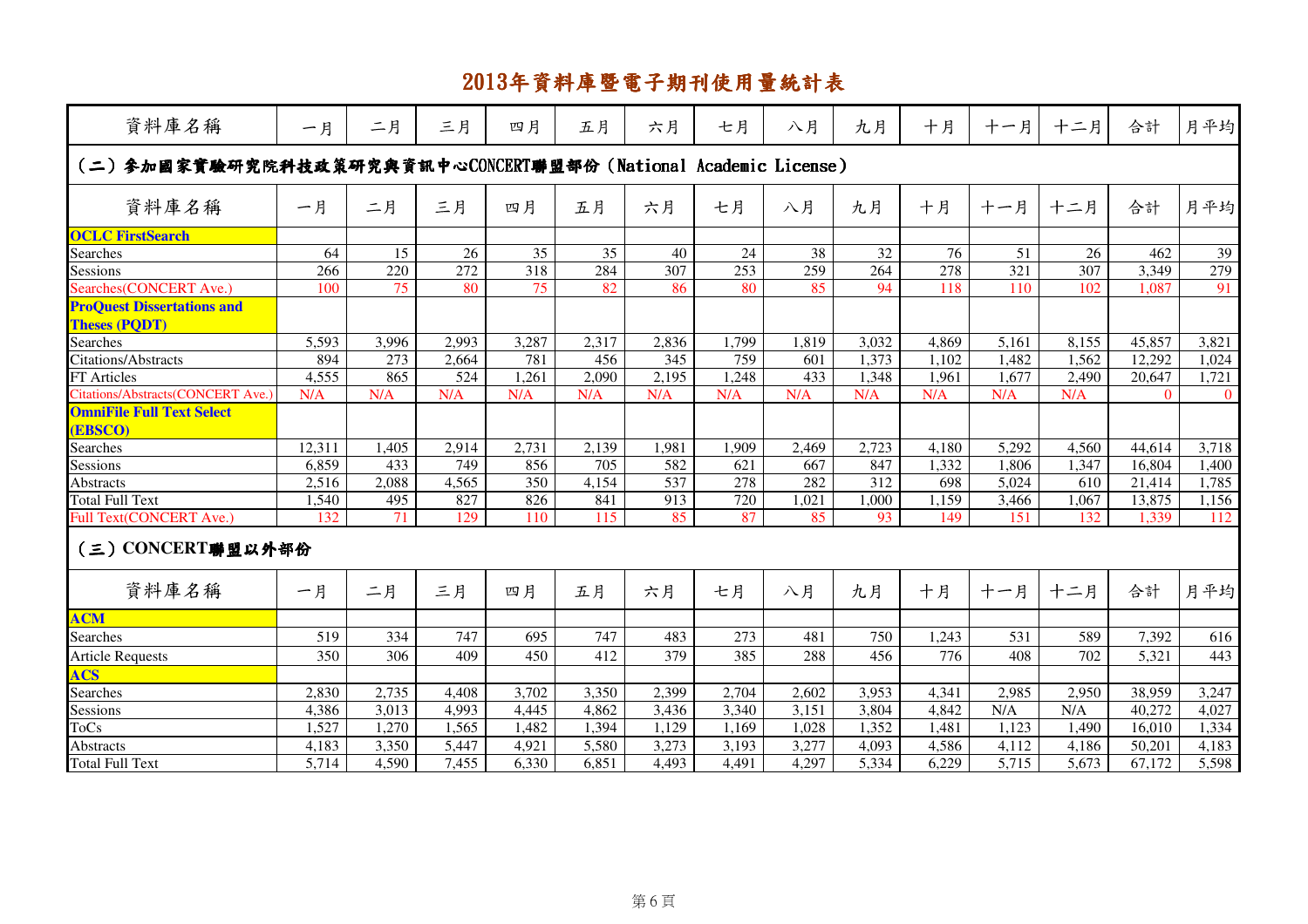| 資料庫名稱                         | 一月     | 二月             | 三月       | 四月               | 五月     | 六月           | 七月               | 八月             | 九月             | 十月             | 十一月            | 十二月              | 合計              | 月平均             |
|-------------------------------|--------|----------------|----------|------------------|--------|--------------|------------------|----------------|----------------|----------------|----------------|------------------|-----------------|-----------------|
| <b>Alexander Music Online</b> |        |                |          |                  |        |              |                  |                |                |                |                |                  |                 |                 |
| Searches                      | 11,900 | 7,492          | 14,507   | 14,092           | 12,162 | 8,027        | 4,362            | 3,377          | 6,185          | 7,977          | 8,787          | 8,099            | 106,967         | 8,914           |
| Sessions                      | 5,916  | 3,932          | 6,609    | 6,153            | 5,585  | 3,865        | 2,595            | 1,797          | 3,272          | 4,264          | 4,170          | 4,158            | 52,316          | 4,360           |
| Pages                         | 231    | 27             | 87       | 135              | 188    | 634          | 31               | 237            | 52             | 150            | 559            | 160              | 2,491           | 208             |
| <b>Credo Reference</b>        |        |                |          |                  |        |              |                  |                |                |                |                |                  |                 |                 |
| Searches                      | 1,700  | 1,813          | 3,870    | 3,549            | 65     | 55           | 20               | 90             | 58             | 69             | 49             | 13               | 11,351          | 946             |
| Sessions                      | 1,154  | 1,186          | 2,477    | 2,344            | 411    | 491          | 391              | 48             | 141            | 196            | 120            | 155              | 9,114           | 760             |
| Page Views                    | 2,274  | 2,298          | 5,051    | 4,658            | 528    | 517          | 414              | 224            | 258            | 308            | 181            | 93               | 16,804          | 1,400           |
| DDC敦位化論文典藏聯盟                  |        |                |          |                  |        |              |                  |                |                |                |                |                  |                 |                 |
| <b>Searches</b>               | 514    | 353            | 517      | 703              | 754    | 609          | 508              | 549            | 449            | 489            | 552            | 557              | 6,554           | 546             |
| Sessions                      | 424    | 276            | 425      | $\overline{571}$ | 609    | 524          | 394              | 369            | 354            | 444            | 487            | 504              | 5,381           | 448             |
| <b>Full Text</b>              | 452    | 305            | 337      | $\frac{1}{343}$  | 454    | 412          | 287              | 332            | 252            | 551            | 494            | $\overline{519}$ | 4,738           | 395             |
| EAI                           |        |                |          |                  |        |              |                  |                |                |                |                |                  |                 |                 |
| Searches                      | 933    | 562            | 1,159    | 1,165            | 1,095  | 803          | 717              | 479            | 649            | 1,103          | 980            | $\overline{912}$ | 10,557          | 880             |
| Sessions                      | 931    | 566            | 1,138    | 1,162            | 1,094  | 800          | $\overline{720}$ | 470            | 654            | 1,103          | 981            | $\overline{912}$ | 10,531          | 878             |
| Full Text                     | 50     | 21             | 35       | 49               | 28     | 28           | 8                | 54             | 29             | 49             | 28             | 31               | 410             | $\overline{34}$ |
| <b>EndNote</b>                |        |                |          |                  |        |              |                  |                |                |                |                |                  |                 |                 |
| 瀏覽數                           | 2,826  | 1,940          | 4,045    | 2,466            | 2,323  | 1,459        | 2,292            | 2,001          | 4,505          | 5,309          | 3,535          | 3,611            | 36,312          | 3,026           |
| 訪客數                           | 325    | 207            | 435      | 311              | 303    | 237          | 304              | 252            | 496            | 594            | 470            | 437              | 4,371           | 364             |
| 人次                            | 230    | 163            | 309      | 205              | 213    | 147          | 198              | 192            | 323            | 383            | 322            | 274              | 2,959           | 247             |
| GreenFile(EBSCO)              |        |                |          |                  |        |              |                  |                |                |                |                |                  |                 |                 |
| Searches                      | 2,535  | 980            | 2,279    | 2,123            | .682   | 1,567        | 1,582            | 2,006          | 2,350          | 3,572          | 4,452          | 3,915            | 29,043          | 2,420           |
| Sessions                      | 959    | 225            | 472      | 481              | 452    | 341          | 342              | 425            | 612            | 980            | 1,328          | 1,020            | 7,637           | 636             |
| <b>Abstracts</b>              | 11     | $\overline{0}$ | 34       | 148              | 17     | $\mathbf{0}$ | $\mathbf{0}$     | 4              | $\overline{4}$ | $\overline{0}$ | $\overline{0}$ | $\tau$           | 225             | 19              |
| <b>Total Full Text</b>        | 1      | $\Omega$       | $\theta$ | $\mathbf{1}$     | 20     | $\theta$     | $\overline{0}$   | $\overline{0}$ | $\theta$       | $\Omega$       | $\Omega$       | $\theta$         | $\overline{22}$ | $\overline{2}$  |
| MagV電子雜誌                      |        |                |          |                  |        |              |                  |                |                |                |                |                  |                 |                 |
| 瀏覽次數                          | 1,837  | 1,842          | 3,185    | 3,811            | 2,876  | 2,731        | 1,543            | 1,685          | 1,461          | 2,165          | 2,196          | 972              | 26,304          | 2,192           |
| <b>Naxos Music Library</b>    |        |                |          |                  |        |              |                  |                |                |                |                |                  |                 |                 |
| <b>Total Logins</b>           | 875    | 723            | 925      | 1,030            | 994    | 831          | 766              | 934            | 938            | 1,066          | 1,002          | 994              | 11,078          | 923             |
| Total number of tracks played | 6,413  | 4,467          | 6,357    | 6,680            | 5,890  | 5,342        | 4,650            | 5,747          | 5,277          | 6,002          | 6,215          | 6,002            | 69,042          | 5,754           |
| Total number of Turnaways     | 72     | 86             | 212      | 253              | 116    | 164          | 5                | 76             | 132            | 100            | 134            | 140              | 1,490           | 124             |
| <b>PNAS</b>                   |        |                |          |                  |        |              |                  |                |                |                |                |                  |                 |                 |
| Searches                      | 4,319  | 1,611          | 2,648    | 2,750            | 2,836  | 1,667        | 1,655            | 844            | 1,412          | 1,749          | 1,504          | 1,911            | 24,906          | 2,076           |
| Table of Contents             | 12     | $\overline{7}$ | 13       | 31               | 20     | 36           | 19               | 10             | $\tau$         | 46             | $\overline{4}$ | 12               | 217             | 18              |
| Abstracts                     | 327    | 364            | 503      | 472              | 983    | 438          | 304              | 344            | 699            | 605            | 285            | 275              | 5,599           | 467             |
| <b>Full Text</b>              | 264    | 173            | 293      | 310              | 489    | 281          | 201              | 171            | 189            | 363            | 345            | 294              | 3,373           | 281             |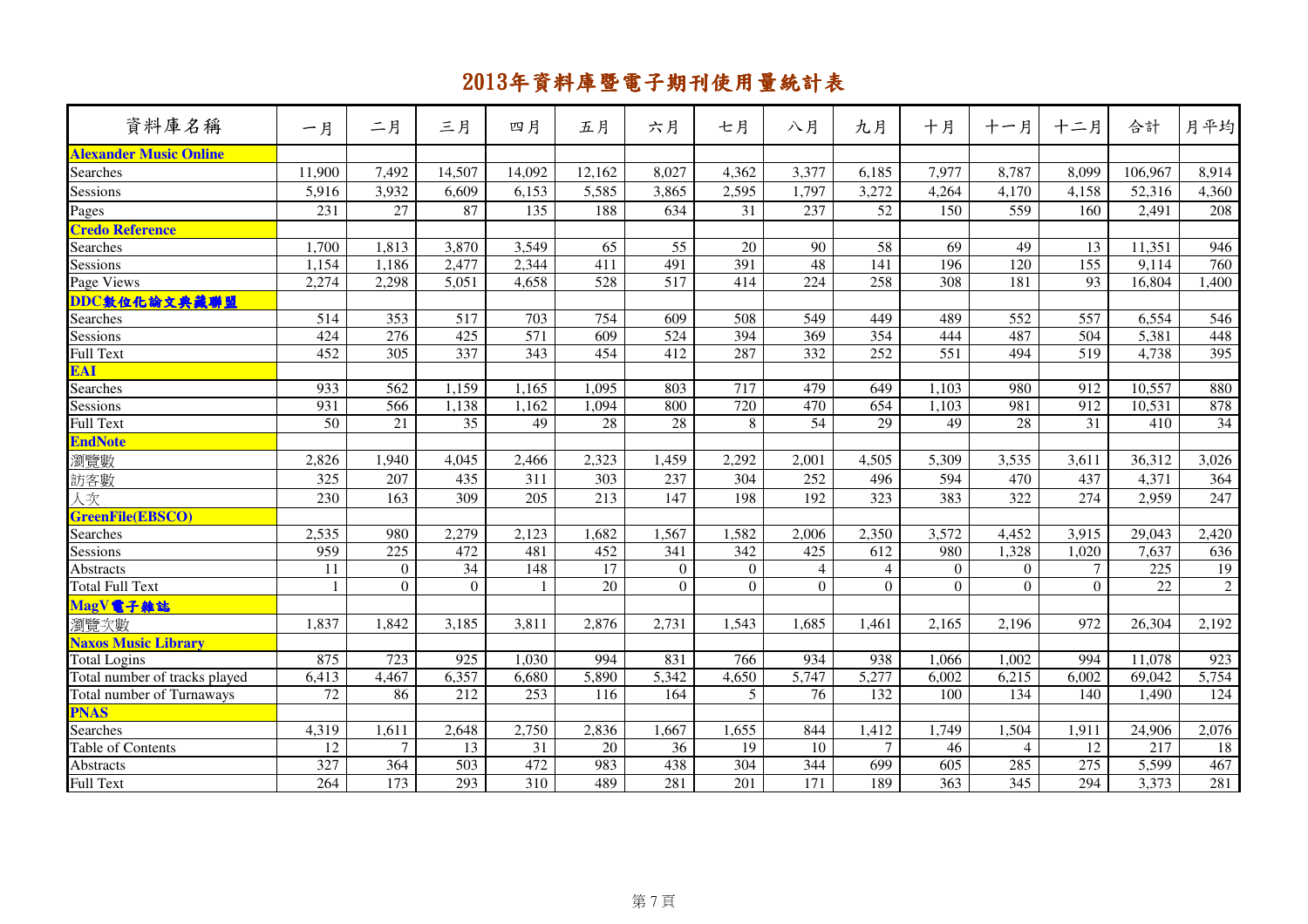| 資料庫名稱                                                       | 一月       | 二月       | 三月     | 四月     | 五月     | 六月               | 七月     | 八月              | 九月              | 十月               | 十一月   | 十二月    | 合計      | 月平均              |
|-------------------------------------------------------------|----------|----------|--------|--------|--------|------------------|--------|-----------------|-----------------|------------------|-------|--------|---------|------------------|
| <b>Professional Development</b><br><b>Collection(EBSCO)</b> |          |          |        |        |        |                  |        |                 |                 |                  |       |        |         |                  |
| Searches                                                    | 3,722    | 1,309    | 2,807  | 2,508  | 2,120  | 1,787            | 1,951  | 2,478           | 2,641           | 3,871            | 4,896 | 4,474  | 34,564  | 2,880            |
| Sessions                                                    | 1,738    | 398      | 712    | 731    | 643    | 622              | 654    | 684             | 859             | 1,298            | 1,611 | 1,303  | 11,253  | 938              |
| <b>Abstracts</b>                                            | 344      | 1,156    | 260    | 509    | 242    | 256              | 429    | 534             | 282             | 370              | 429   | 242    | 5,053   | 421              |
| Total Full Text                                             | 313      | 182      | 391    | 431    | 245    | 366              | 299    | 332             | 274             | $\overline{352}$ | 291   | 246    | 3,722   | 310              |
| <b>PsycArticles (ProQuest)</b>                              |          |          |        |        |        |                  |        |                 |                 |                  |       |        |         |                  |
| Searches                                                    | 5,974    | 3,992    | 3,037  | 2,891  | 2,284  | 2,762            | 1,746  | 1,818           | 2,527           | 177              | N/A   | N/A    | 27,208  | 2,721            |
| Citations/Abstracts                                         | 508      | 823      | 213    | 297    | 101    | 105              | 124    | 192             | 107             | 8                | N/A   | N/A    | 2,478   | 248              |
| FT Articles                                                 | 2,357    | 1,212    | 1,592  | 1,373  | 1,496  | 1,662            | 1,183  | 1,236           | 1,041           | 40               | N/A   | N/A    | 13,192  | 1,319            |
| <b>PsycArticles (EBSCO)</b>                                 |          |          |        |        |        |                  |        |                 |                 |                  |       |        |         |                  |
| Searches                                                    | N/A      | N/A      | N/A    | N/A    | N/A    | N/A              | N/A    | 174             | 2,530           | 3,478            | 5,759 | 5,284  | 17,225  | 3,445            |
| Sessions                                                    | N/A      | N/A      | N/A    | N/A    | N/A    | N/A              | N/A    | $\overline{37}$ | 708             | 1,204            | 1,873 | 1,679  | 5,501   | 1,100            |
| <b>Abstracts</b>                                            | N/A      | N/A      | N/A    | N/A    | N/A    | N/A              | N/A    | $\overline{5}$  | $\frac{342}{ }$ | 626              | 1,518 | 1,363  | 3,854   | $\overline{771}$ |
| Total Full Text                                             | N/A      | N/A      | N/A    | N/A    | N/A    | N/A              | N/A    | $\overline{13}$ | 589             | 1,378            | 2,254 | 1,871  | 6,105   | 1,221            |
| <b>RILM Abstracts of Music</b>                              |          |          |        |        |        |                  |        |                 |                 |                  |       |        |         |                  |
| Literature(EBSCO)                                           |          |          |        |        |        |                  |        |                 |                 |                  |       |        |         |                  |
| Searches                                                    | 1,966    | 1,033    | 2,502  | 2,953  | 1,871  | 1,581            | 1,616  | 2,026           | 2,380           | 4,474            | 5,661 | 3,999  | 32,062  | 2,672            |
| Sessions                                                    | 562      | 241      | 513    | 616    | 479    | $\overline{355}$ | 351    | 428             | 624             | 1,107            | 1,522 | 1,037  | 7,835   | 653              |
| <b>Abstracts</b>                                            | 73       | 85       | 109    | 593    | 103    | 31               | 18     | 6               | 39              | 939              | 1,141 | 75     | 3,212   | 268              |
| StyleSight趨勢圖像資料庫                                           |          |          |        |        |        |                  |        |                 |                 |                  |       |        |         |                  |
| Searches                                                    | $\Omega$ | $\Omega$ | 104    | 171    | 775    | 736              | 9      | $\theta$        | 5 <sup>5</sup>  | 13               | 143   | 737    | 2,693   | 224              |
| Acer Walking Library 電子雜誌                                   |          |          |        |        |        |                  |        |                 |                 |                  |       |        |         |                  |
| 閱讀次數                                                        | 667      | 597      | 867    | 955    | 569    | 412              | 490    | 548             | 810             | 859              | 623   | 393    | 7,790   | 649              |
| MIC-AISP情報顧問服務資料庫                                           |          |          |        |        |        |                  |        |                 |                 |                  |       |        |         |                  |
| Full Text(電子全文下載數)                                          | 549      | 267      | 357    | 437    | 391    | 184              | 78     | 581             | 348             | 323              | 258   | 188    | 3,961   | 330              |
| Smile英語學習網                                                  |          |          |        |        |        |                  |        |                 |                 |                  |       |        |         |                  |
| 瀏覽數                                                         | 9,837    | 14,614   | 12,773 | 16,125 | 9,984  | 9,355            | 11,924 | 10,889          | 2,823           | 6,715            | 3,477 | 4,856  | 113,372 | 9,448            |
| 訪客數                                                         | 186      | 309      | 450    | 451    | 451    | 213              | 260    | 185             | 211             | 339              | 173   | 192    | 3,420   | 285              |
| 仄次                                                          | 150      | 204      | 300    | 299    | 255    | 161              | 157    | 151             | 153             | 213              | 131   | 146    | 2,320   | 193              |
| Udndata聯合知識庫                                                |          |          |        |        |        |                  |        |                 |                 |                  |       |        |         |                  |
| 登入次數                                                        | 3,942    | 2,463    | 4,886  | 4,297  | 4,040  | 2,621            | 1,754  | 1,262           | 2,139           | 4,467            | 5,091 | 3,437  | 40,399  | 3,367            |
| 內文點閱                                                        | 4,188    | 2,958    | 4,651  | 5,870  | 10,219 | 8,934            | 2,925  | 2,995           | 1,246           | 4,553            | 8,037 | 12,386 | 68,962  | 5,747            |
|                                                             |          |          |        |        |        |                  |        |                 |                 |                  |       |        |         |                  |
| <mark>中國基本古籍庫</mark><br>訪客數                                 | 124      | 13       | 48     | 34     | 49     | 28               | 64     | 91              | 76              | 89               | 65    | 112    | 793     | 66               |
| 檢索次數                                                        | 1,192    | 157      | 475    | 560    | 593    | 327              | 761    | 788             | 837             | 851              | 896   | 1,659  | 9,096   | 758              |
| 閱讀次數                                                        | 3,435    | 621      | 2,411  | 1.657  | 1,571  | 1,206            | 1,962  | 2,331           | 2,682           | 4,735            | 1,515 | 4,770  | 28,896  | 2,408            |
|                                                             |          |          |        |        |        |                  |        |                 |                 |                  |       |        |         |                  |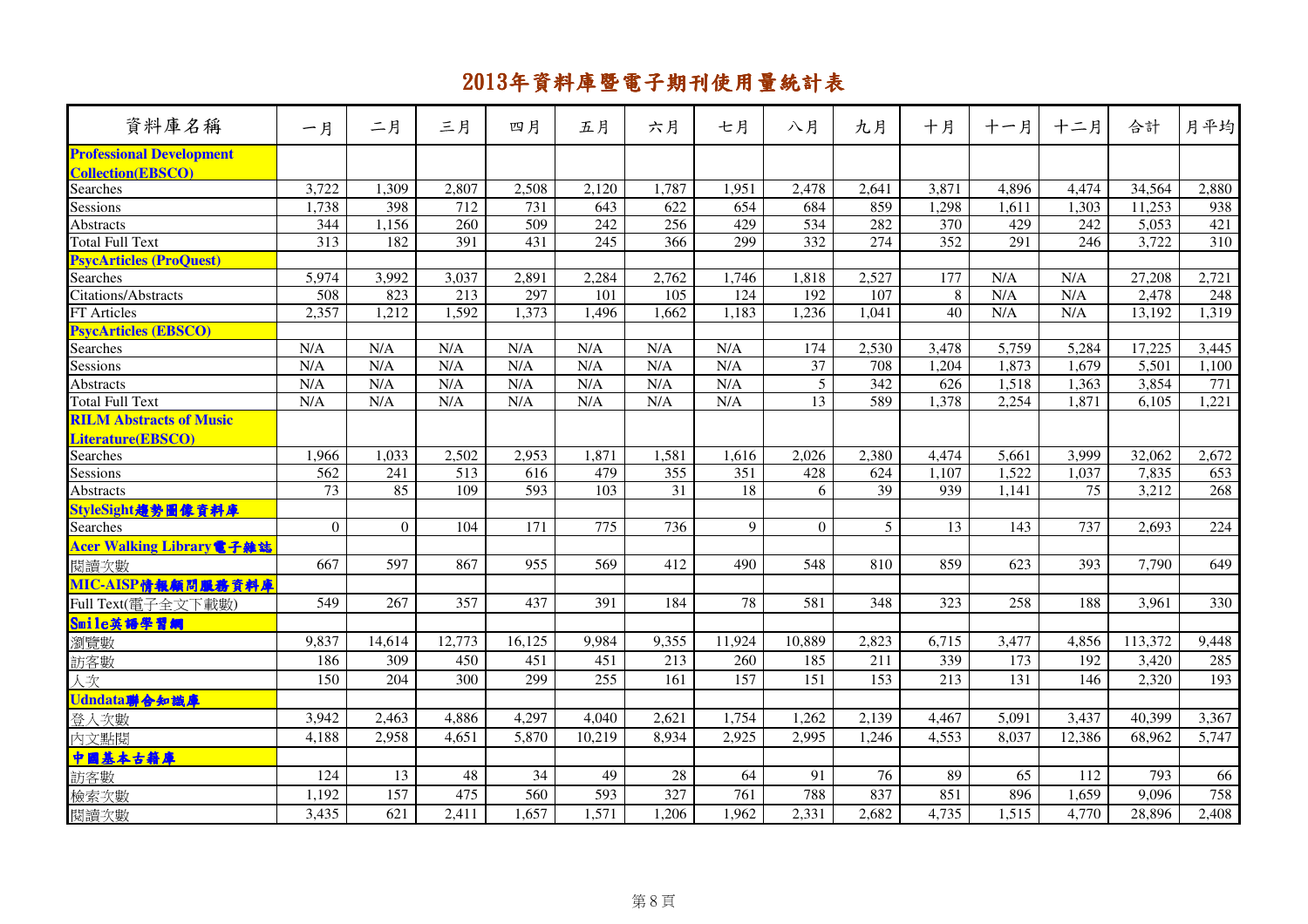| 資料庫名稱                                           | 一月               | 二月               | 三月           | 四月              | 五月             | 六月             | 七月             | 八月               | 九月             | 十月             | 十一月            | 十二月             | 合計              | 月平均            |
|-------------------------------------------------|------------------|------------------|--------------|-----------------|----------------|----------------|----------------|------------------|----------------|----------------|----------------|-----------------|-----------------|----------------|
| 中華文明百科全書                                        |                  |                  |              |                 |                |                |                |                  |                |                |                |                 |                 |                |
| 瀏覽數                                             | 1,182            | 533              | 1,960        | 1,678           | 2,415          | 2,152          | 1,524          | 805              | 545            | 1,155          | 1,648          | 1,846           | 17,443          | 1,454          |
| 訪客數                                             | 293              | 179              | 290          | 306             | 335            | 317            | 293            | 225              | 171            | 288            | 336            | 299             | 3,332           | 278            |
| 人次                                              | 65               | 54               | 77           | 74              | 90             | 84             | 61             | 56               | 48             | 69             | 83             | 74              | 835             | 70             |
| 世界美術資料庫                                         |                  |                  |              |                 |                |                |                |                  |                |                |                |                 |                 |                |
| 總次數                                             | 259              | 288              | 184          | 226             | 139            | 315            | 272            | 140              | 316            | 390            | 36             | 455             | 3,020           | 252            |
| <mark>旦匠電腦學院:職能導向系列</mark><br>瀏覽數<br>訪客數        |                  |                  |              |                 |                |                |                |                  |                |                |                |                 |                 |                |
|                                                 | 83               | 60               | 30           | 112             | 17             | 75             | 37             | 10               | 17             | 41             | 29             | 23              | 534             | 45             |
|                                                 | 25               | 34               | $\,8\,$      | 19              | 8              | 16             | 29             | 3                | 5              | 10             | $\overline{4}$ | 10              | 171             | 14             |
| 人次                                              | $\overline{25}$  | $\overline{27}$  | 8            | $\overline{16}$ | 6              | 14             | 16             | $\overline{3}$   | $\overline{4}$ | 8              | $\overline{4}$ | 8               | 139             | 12             |
| 巨匠電腦學院:PowerPoint職<br><mark>場應用系列</mark><br>瀏覽數 |                  |                  |              |                 |                |                |                |                  |                |                |                |                 |                 |                |
|                                                 | 279              | 42               | 19           | 73              | 6              | 17             | 113            | 6                | 24             | 42             | 51             | 19              | 691             | 58             |
| 訪客數                                             | 46               | 15               | 9            | 10              | $\overline{3}$ | $\overline{4}$ | 8              | $\overline{2}$   | $\overline{4}$ | 8              | 5              | $7\phantom{.0}$ | 121             | 10             |
| 人次                                              | 28               | 14               | 9            | 10              | $\mathfrak{Z}$ | $\overline{4}$ | 8              | $\overline{c}$   | $\overline{4}$ | 8              | 5              | $\overline{7}$  | 102             | 9              |
| 光華雜誌中英對照知識庫                                     |                  |                  |              |                 |                |                |                |                  |                |                |                |                 |                 |                |
| 瀏覽數                                             | 3,427            | 699              | 3,200        | 3,818           | 2,809          | 2,196          | 1,538          | 1,453            | 1,232          | 1,863          | 1,864          | 3,204           | 27,303          | 2,275          |
| 訪客數                                             | 146              | 93               | 205          | 232             | 185            | 148            | 130            | 100              | 109            | 172            | 168            | 167             | 1,855           | 155            |
| 人次                                              | 40               | $\overline{31}$  | 54           | $\overline{65}$ | 53             | 43             | 40             | 47               | 40             | 47             | 49             | 51              | 560             | 47             |
| 自由中國<br>人次                                      |                  |                  |              |                 |                |                |                |                  |                |                |                |                 |                 |                |
|                                                 | $\overline{4}$   | $\sqrt{2}$       |              | 34              | $\overline{2}$ | $\overline{4}$ | 3              | $\overline{2}$   | $\overline{4}$ | $\overline{3}$ | $\tau$         | N/A             | 66              | 6              |
| 關鍵詞查詢                                           | 1                | $\boldsymbol{0}$ | $\mathbf{0}$ | $\overline{3}$  | $\overline{0}$ | $\overline{2}$ | $\mathbf{1}$   | $\overline{0}$   | $\overline{0}$ | $\overline{0}$ | $\Omega$       | N/A             | $\overline{7}$  | 1              |
| 卷期瀏覽                                            | $\overline{4}$   | $\overline{3}$   |              | 33              | $\sqrt{2}$     | 5              | 3              | 6                | $\mathbf{1}$   | -1             | 30             | N/A             | 89              | $8\,$          |
| PDF調閱                                           | $\boldsymbol{0}$ | $\mathbf{0}$     | $\mathbf{0}$ | $\overline{0}$  | $\overline{0}$ | $\theta$       | $\mathbf{0}$   | $\boldsymbol{0}$ | $\overline{0}$ | $\overline{0}$ | 10             | N/A             | 10              | 1              |
| 軍篇閱讀                                            | $\overline{0}$   | $\mathbf{1}$     | $\mathbf{0}$ | $\mathbf{1}$    | $\Omega$       | 12             | $\overline{2}$ | $\overline{2}$   | $\mathbf{0}$   | $\Omega$       | 16             | N/A             | $\overline{34}$ | $\overline{3}$ |
| 知識赢家                                            |                  |                  |              |                 |                |                |                |                  |                |                |                |                 |                 |                |
| 總次數                                             | 985              | 653              | 930          | 1,108           | 981            | 848            | 961            | 795              | 835            | 801            | 889            | 989             | 10,775          | 898            |
| 空中英語教室影音典藏學習系統                                  |                  |                  |              |                 |                |                |                |                  |                |                |                |                 |                 |                |
| 學習總人次                                           | 152              | 180              | 242          | 232             | 194            | 118            | 192            | 72               | 140            | 229            | 198            | 252             | 2,201           | 183            |
| 近代中國--中國現代史資識庫                                  |                  |                  |              |                 |                |                |                |                  |                |                |                |                 |                 |                |
| 瀏覽數                                             | 59               | 16               | 53           | 145             | 97             | 43             | 38             | 58               | 35             | 30             | 40             | 38              | 652             | 54             |
| 訪客數                                             | 15               | 12               | 24           | 28              | 71             | 33             | 29             | 26               | $22\,$         | 22             | 21             | 17              | 320             | $27\,$         |
| 人次                                              | 15               | 10               | 21           | 25              | 49             | 30             | 25             | 22               | 22             | 22             | 20             | 17              | 278             | 23             |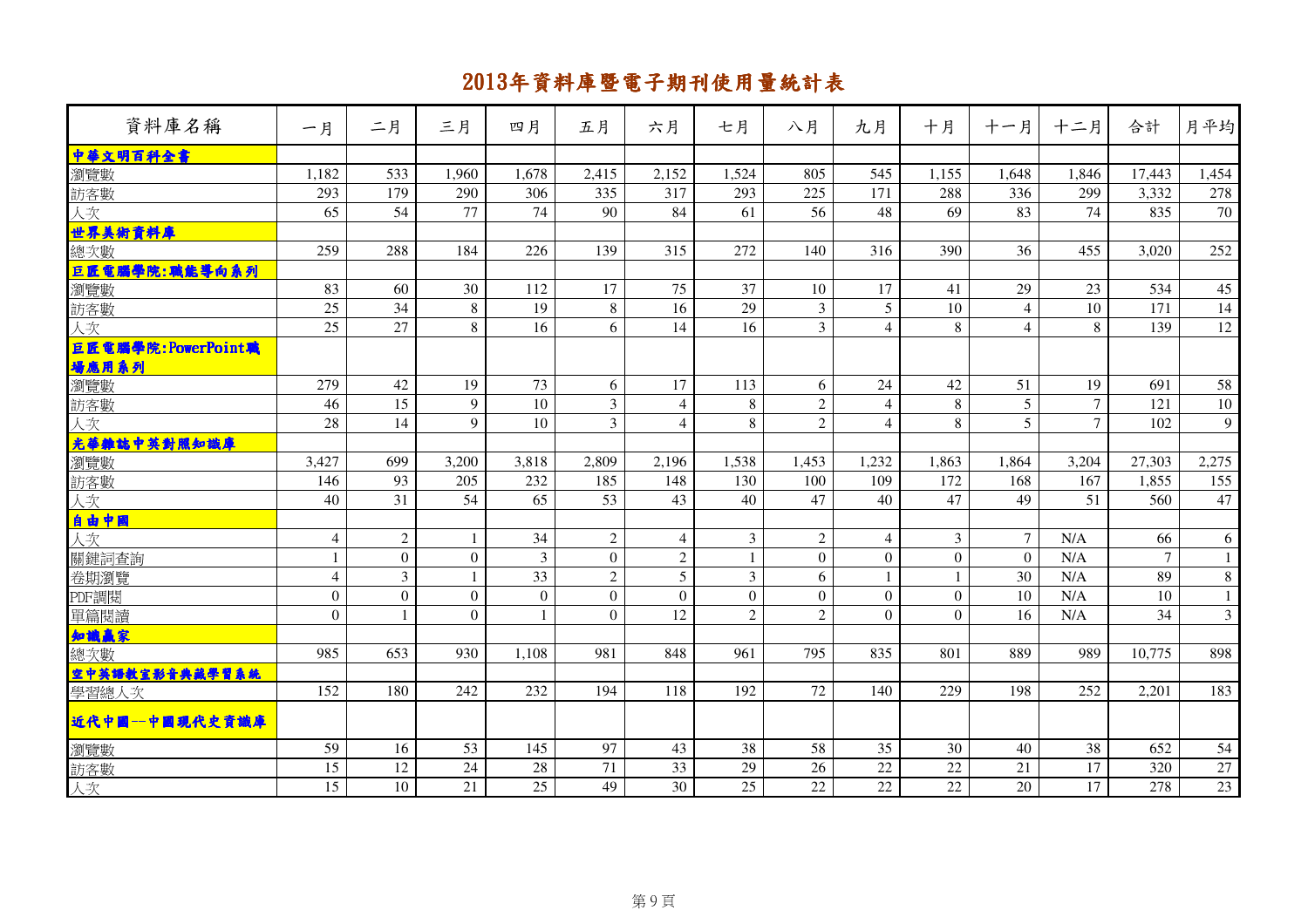| 資料庫名稱                           | 一月    | 二月    | 三月    | 四月              | 五月    | 六月    | 七月    | 八月    | 九月    | 十月    | 十一月    | 十二月    | 合計     | 月平均   |
|---------------------------------|-------|-------|-------|-----------------|-------|-------|-------|-------|-------|-------|--------|--------|--------|-------|
| 哈佛商業評論                          |       |       |       |                 |       |       |       |       |       |       |        |        |        |       |
| 檢索次數                            | 43    | 84    | 94    | 22              | 54    | 80    | 47    | 37    | 521   | 237   | 190    | 320    | 1,729  | 144   |
| 瀏覽次數                            | 96    | 74    | 194   | 33              | 79    | 82    | 5     | 13    | 80    | 135   | 196    | 232    | 1,219  | 102   |
| 全文影像下載                          | 108   | 87    | 194   | $\overline{65}$ | 141   | 147   | 42    | 23    | 207   | 156   | 153    | 275    | 1,598  | 133   |
| 科學人雜誌                           |       |       |       |                 |       |       |       |       |       |       |        |        |        |       |
| 瀏覽數                             | 6.638 | 3,480 | 5,786 | 5,398           | 5,415 | 3,460 | 2.949 | 1,870 | 3,312 | 4.295 | 4.180  | 3,451  | 50.234 | 4,186 |
| 訪客數                             | 486   | 398   | 582   | 563             | 557   | 432   | 388   | 308   | 409   | 472   | 479    | 458    | 5,532  | 461   |
| 人次                              | 101   | 102   | 146   | 149             | 136   | 104   | 96    | 85    | 98    | 103   | 102    | 102    | 1,324  | 110   |
| (科學人韓誌知識庫(線上版)<br>登入總數          |       |       |       |                 |       |       |       |       |       |       |        |        |        |       |
|                                 | 65    | 31    | 95    | 94              | 78    | 68    | 56    | 57    | 75    | 76    | 86     | 90     | 871    | 73    |
| 瀏覽頁面總數                          | 345   | 688   | 800   | 767             | 546   | 771   | 336   | 258   | 569   | 816   | 1,139  | 696    | 7,731  | 644   |
|                                 |       |       |       |                 |       |       |       |       |       |       |        |        |        |       |
|                                 | 3,369 | 562   | 3,149 | 3,060           | 3,095 | 2,187 | 1,790 | 1,355 | 2,172 | 2,663 | 2,469  | 2,031  | 27,902 | 2,325 |
| <mark>料學月刊</mark><br>瀏覽數<br>訪客數 | 392   | 128   | 426   | 393             | 445   | 409   | 365   | 301   | 382   | 443   | 445    | 442    | 4,571  | 381   |
| 人次                              | 52    | 57    | 58    | 44              | 58    | 57    | 47    | 43    | 43    | 54    | 59     | 57     | 629    | 52    |
| 高等教育知識庫                         |       |       |       |                 |       |       |       |       |       |       |        |        |        |       |
| 拜訪人次                            | 363   | 189   | 209   | 164             | 146   | 234   | 278   | 153   | 253   | 262   | 217    | 412    | 2,880  | 240   |
| 查詢/瀏覽人次                         | 1,513 | 1,003 | 1,167 | 715             | 864   | 1,325 | 1,329 | 642   | 1,063 | 1,704 | 1,240  | 2,032  | 14,597 | 1,216 |
| 閱讀次數                            | 412   | 317   | 323   | 330             | 284   | 404   | 306   | 263   | 292   | 485   | 355    | 579    | 4,350  | 363   |
| 寒泉                              |       |       |       |                 |       |       |       |       |       |       |        |        |        |       |
| 瀏覽數                             | 4,833 | 2,769 | 4,278 | 5,038           | 6,713 | 5,617 | 5,215 | 3,694 | 4,222 | 7,228 | 11,648 | 9,912  | 71,167 | 5,931 |
| 訪客數                             | 898   | 633   | 748   | 1,011           | 1,177 | 1,036 | 995   | 785   | 816   | 1,188 | 1,855  | 1.801  | 12,943 | 1,079 |
| 人次                              | 400   | 336   | 401   | 492             | 581   | 469   | 431   | 330   | 413   | 597   | 832    | 810    | 6,092  | 508   |
| <mark>華藝自然世界</mark><br>瀏覽次數     |       |       |       |                 |       |       |       |       |       |       |        |        |        |       |
|                                 | 300   | 135   | 143   | 172             | 186   | 199   | 208   | 210   | 221   | 231   | 240    | 262    | 2,507  | 209   |
|                                 |       |       |       |                 |       |       |       |       |       |       |        |        |        |       |
| <mark>臺灣日日新報</mark>             | 688   | 569   | 765   | 700             | 668   | 534   | 812   | 416   | 539   | 717   | 576    | 586    | 7,570  | 631   |
| 訪客數                             | 408   | 320   | 433   | 408             | 402   | 304   | 365   | 232   | 290   | 357   | 303    | 329    | 4,151  | 346   |
| 人次                              | 149   | 140   | 155   | 134             | 126   | 110   | 120   | 109   | 114   | 110   | 87     | 105    | 1,459  | 122   |
| <mark>臺灣古蹟學習知識庫</mark><br>瀏覽數   |       |       |       |                 |       |       |       |       |       |       |        |        |        |       |
|                                 | 5,964 | 4,365 | 7,576 | 7,859           | 7,509 | 6,142 | 5,809 | 3,682 | 4,014 | 8,628 | 7,804  | 10,376 | 79,728 | 6,644 |
| 訪客數                             | 373   | 282   | 420   | 422             | 439   | 407   | 312   | 298   | 297   | 459   | 402    | 449    | 4,560  | 380   |
| 人次                              | 31    | 28    | 31    | 30              | 32    | 30    | 31    | 31    | 30    | 31    | 30     | 31     | 366    | 31    |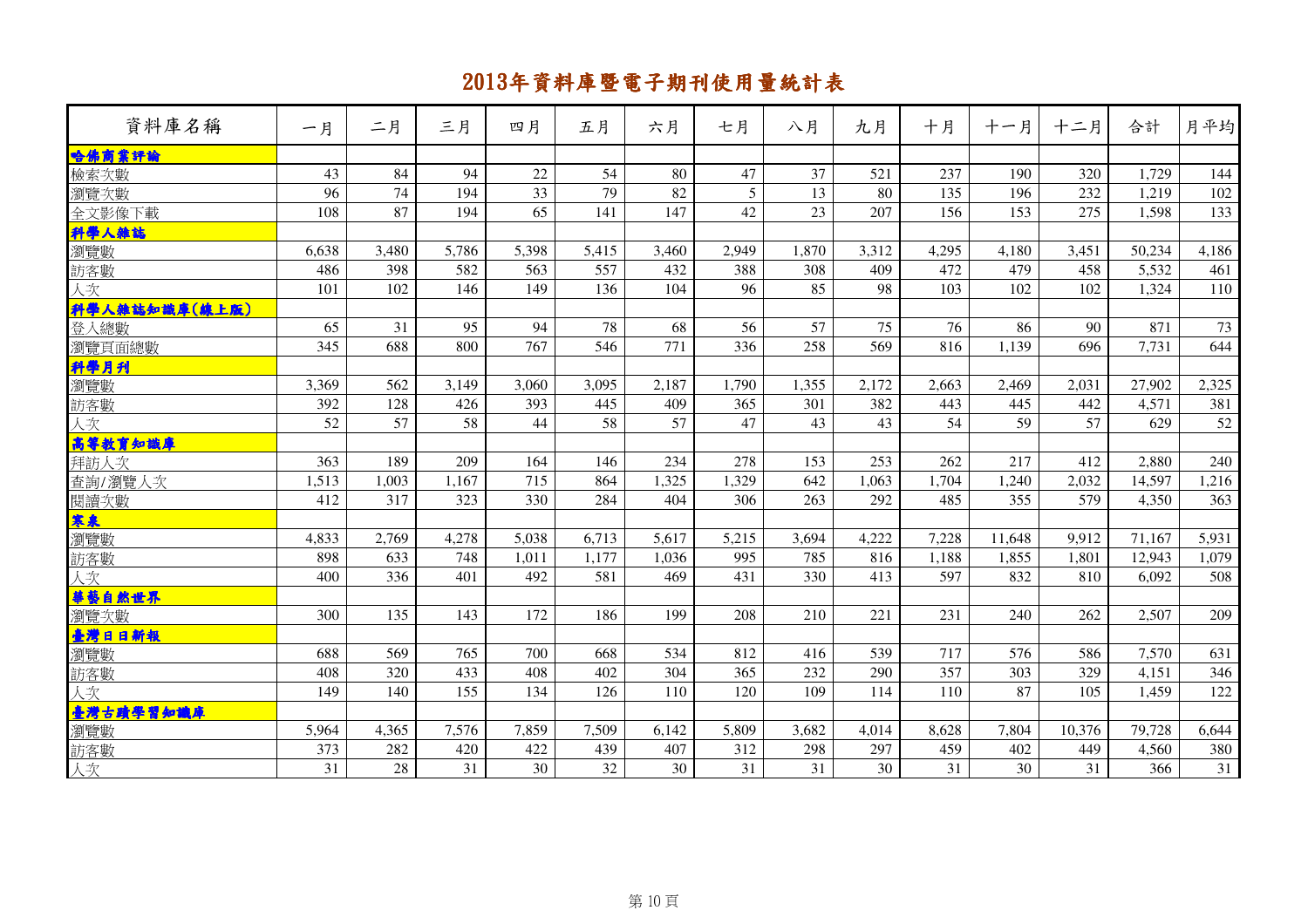| 資料庫名稱         | 一月             | 二月       | 三月             | 四月             | 五月             | 六月       | 七月       | 八月       | 九月             | 十月             | 十一月            | 十二月    | 合計     | 月平均            |
|---------------|----------------|----------|----------------|----------------|----------------|----------|----------|----------|----------------|----------------|----------------|--------|--------|----------------|
| 臺灣百年寫真        |                |          |                |                |                |          |          |          |                |                |                |        |        |                |
| 瀏覽數           | 87             | 70       | 1.476          | 101            | 241            | 216      | 183      | 129      | 57             | 208            | 182            | 371    | 3.321  | 277            |
| 訪客數           | 6              | 6        | 14             | 10             | 11             | $\tau$   | 10       | 11       | $\overline{7}$ | $\mathbf Q$    | 17             | 17     | 125    | 10             |
| 人次            | 6              | 6        | 12             | 9              | 9              | $\tau$   | 9        | 10       | $\tau$         | 9              | 11             | 17     | 112    | 9              |
| 臺灣原住民學習知識庫    |                |          |                |                |                |          |          |          |                |                |                |        |        |                |
| 瀏覽數           | 13             | $\Omega$ | 6              | 54             | 6              | $\Omega$ | 11       | 29       | 6              | 6              | 133            | 68     | 332    | $28\,$         |
| 訪客數           | $\overline{3}$ | $\Omega$ | $\overline{2}$ | $\overline{4}$ | $\overline{2}$ | $\Omega$ |          |          | $\overline{3}$ | $\overline{2}$ | 11             | 8      | 37     | $\overline{3}$ |
| 人次            | 3              | $\Omega$ | $\overline{2}$ | 3              | 2              | $\Omega$ |          |          | 3              | $\overline{2}$ | 9              | 8      | 34     | $\overline{3}$ |
| 臺灣新聞智慧網       |                |          |                |                |                |          |          |          |                |                |                |        |        |                |
| 檢索次數          | 2,459          | 745      | 104            | 233            | 229            | 261      | 190      | 106      | 11             | 1,097          | 109            | 2,953  | 8.497  | 708            |
| 全文瀏覽次數        | 18             | $\Omega$ | 8              | 32             | 42             | 12       | $\Omega$ | $\Omega$ | $\mathbf{0}$   | 4              | $\overline{4}$ | 6      | 126    | 11             |
| 下載            | 26             | $\Omega$ | $\Omega$       | 1,394          | 11             | $\Omega$ | $\Omega$ | $\Omega$ | $\Omega$       | 400            | $\Omega$       | 41     | 1,872  | 156            |
| 線上臺灣歷史辭典      |                |          |                |                |                |          |          |          |                |                |                |        |        |                |
| 瀏覽數           | 2,464          | 1.289    | 2.246          | 2.031          | 2.439          | 2.149    | 2.321    | 1.116    | 1.387          | 2.135          | 2,065          | 2.383  | 24,025 | 2,002          |
| 訪客數           | 198            | 129      | 208            | 167            | 215            | 180      | 181      | 118      | 131            | 190            | 200            | 228    | 2,145  | 179            |
| 人次            | 49             | 41       | 47             | 40             | 47             | 49       | 41       | 43       | 44             | 51             | 46             | 61     | 559    | 47             |
| 歷代書法碑帖集成      |                |          |                |                |                |          |          |          |                |                |                |        |        |                |
| 瀏覽數           | 6.595          | 2,318    | 2,930          | 5.615          | 3.998          | 7,904    | 8,352    | 3,260    | 7,014          | 11,086         | 12,413         | 11,931 | 83,416 | 6,951          |
| 訪客數           | 1,144          | 791      | 882            | 1,061          | 1,078          | 1,056    | 1,383    | 1,152    | 1,110          | 1,114          | 1,356          | 1,550  | 13,677 | 1,140          |
| 人次            | 306            | 251      | 416            | 465            | 458            | 408      | 480      | 404      | 518            | 510            | 580            | 582    | 5,378  | 448            |
| 聯合知識庫-全版報紙資料庫 |                |          |                |                |                |          |          |          |                |                |                |        |        |                |
| 全版報紙頁面瀏覽次數    | 589            | 455      | 539            | 607            | 594            | 596      | 465      | 626      | 771            | 2,009          | 2,691          | 801    | 10,743 | 895            |
| 全版報紙看全版則數     | 3,321          | 3,947    | 3,504          | 3,916          | 3,361          | 4,193    | 2,593    | 2,520    | 1,929          | 1,482          | 1,848          | 5,054  | 37,668 | 3,139          |
| 鹅湖            |                |          |                |                |                |          |          |          |                |                |                |        |        |                |
| 瀏覽數           | 1,334          | 590      | 1,418          | 2,861          | 2,124          | 1,599    | 1.469    | 681      | 528            | 1,231          | 1.485          | 1.320  | 16.640 | 1,387          |
| 訪客數           | 245            | 135      | 262            | 307            | 286            | 303      | 359      | 207      | 165            | 280            | 304            | 275    | 3,128  | 261            |
| 人次            | 53             | 32       | 60             | 70             | 73             | 80       | 70       | 62       | 57             | 72             | 80             | 76     | 785    | 65             |

\* 名詞對照:

1.檢索次數:Searches

2.登入次數:Signons、Sessions、Visits、Login、Count

3.查閱次數:Queries